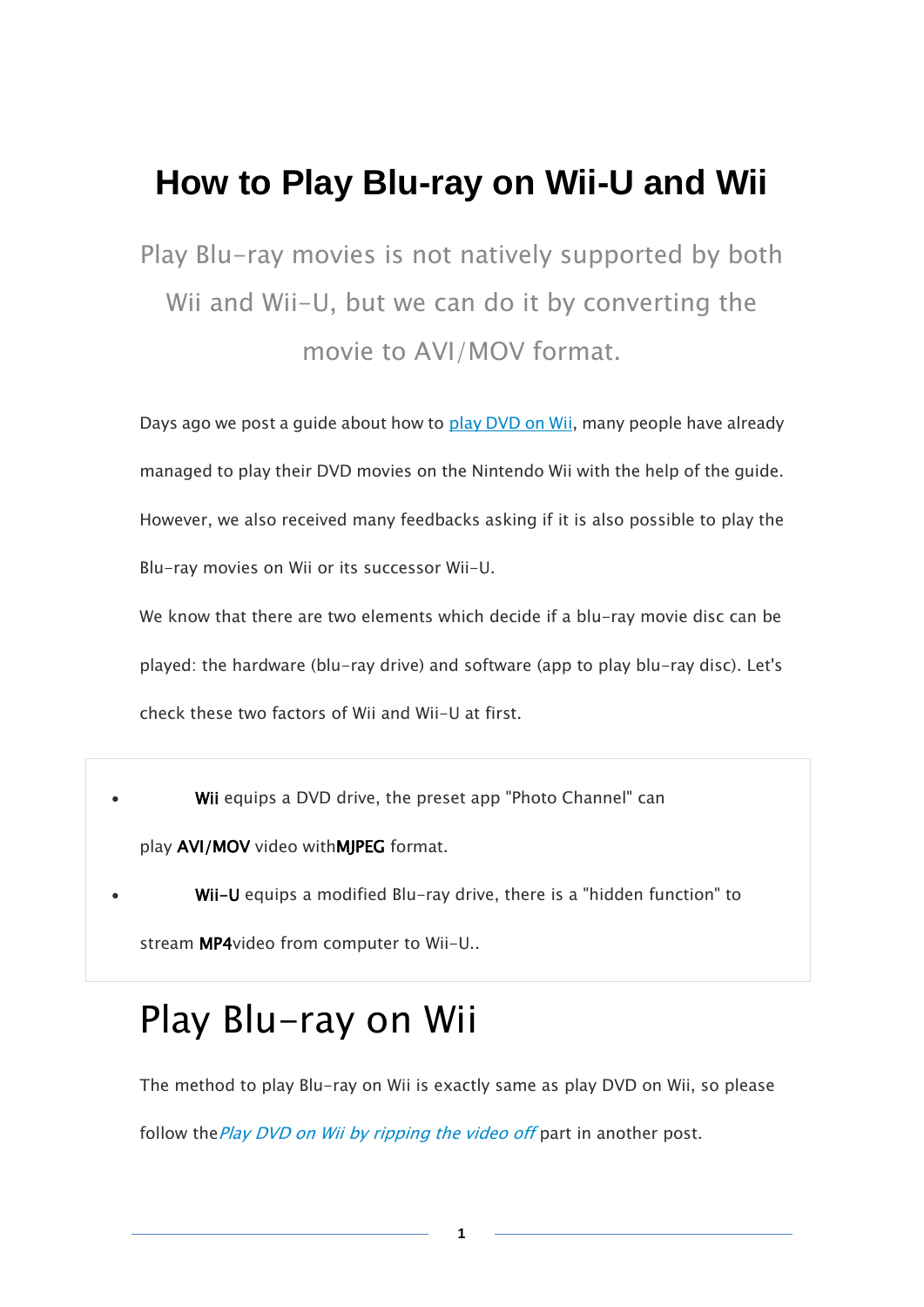And pay attention to the converted file size. If the video is converted from Blu-ray disc, the file is always pretty large. But the Wii has a poor support for a video larger than 2 GB. Therefore, when you rip & convert a Blu-ray movie to AVI/MOV video, please lower down the quality to control the file size.

# Play Blu-ray movie on Wii-U

This is gonna be the part in details as it is totally different with playing DVD movies. With the Wii-U, we cannot save a video file in the SD Card then play it on the device, instead, we need to stream the video file to Wii-U and play it.

#### Install Blu-ray Ripper software

By reading the parapraphs above, we can have a clear goal: Rip the movie from Blu-ray disc and convert it to MP4 format. All these jobs can be handled with just one program: ImElfin Blu-ray Ripper. Click the buttons below you can get the latest installation build, both PC and Mac users can try it for free.



#### Rip the movie and convert to MP4

Insert a Blu-ray movie disc into your computer and launch the Blu-ray Ripper software, you will see all the chapters contained in the disc are displayed in the software. You can choose the chapters which you want to rip and convert.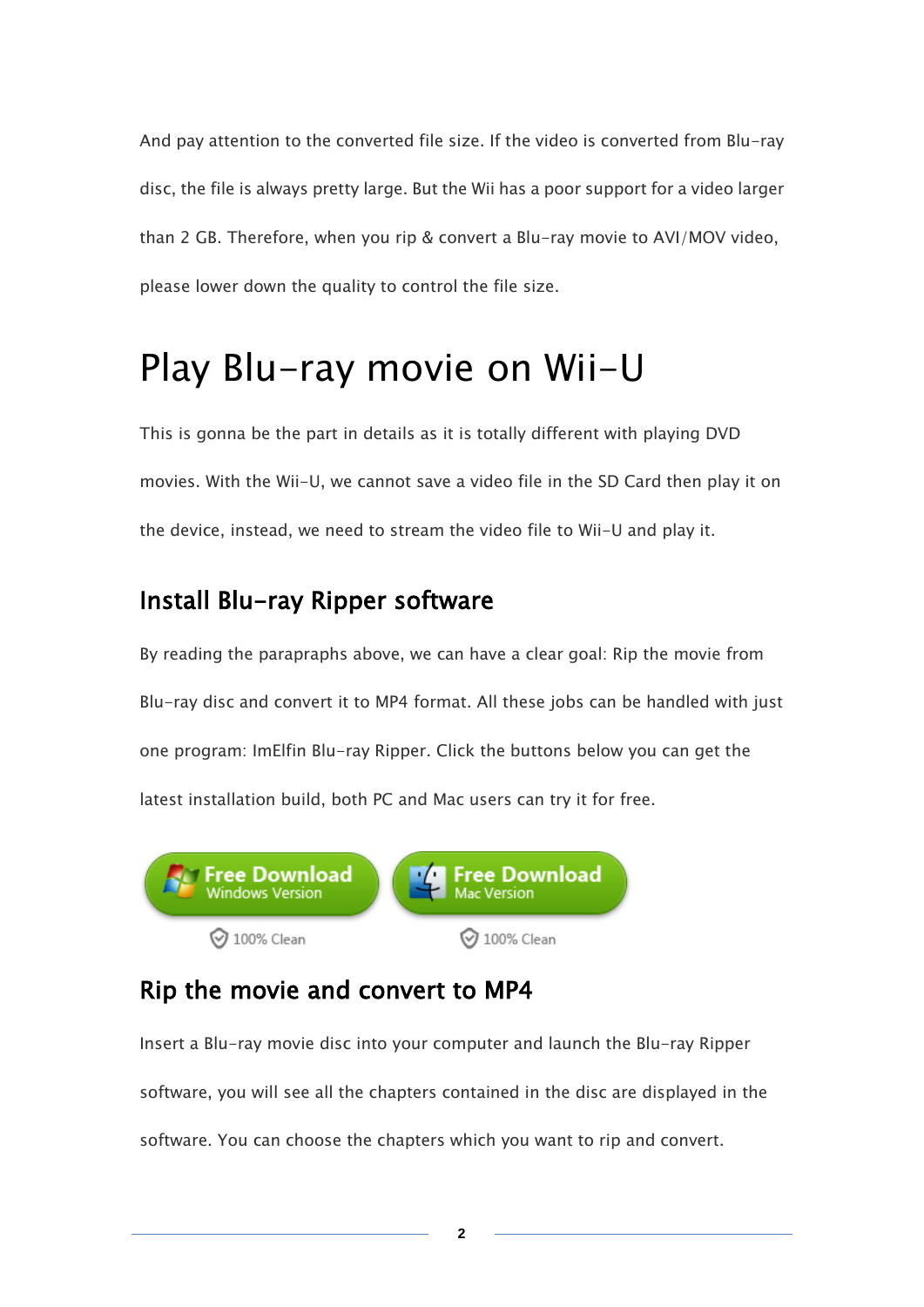| $\bullet$                                                                                                       |      |                                       | imElfin Blu-ray Ripper (Unregistered)                    |          |           |     |                     |              |                     | $-\Box$ X           |
|-----------------------------------------------------------------------------------------------------------------|------|---------------------------------------|----------------------------------------------------------|----------|-----------|-----|---------------------|--------------|---------------------|---------------------|
| File                                                                                                            |      | Edit                                  | <b>Tools</b><br>Help                                     |          |           |     |                     |              |                     |                     |
|                                                                                                                 |      |                                       | iv <sub>er</sub><br><b>1</b>                             | 3D       |           |     |                     |              |                     | P                   |
|                                                                                                                 | Name |                                       | Driginal Lengthrimmed Lengt Estimated Size Dutput Formal |          |           |     | 3D                  | ۸            |                     |                     |
|                                                                                                                 | П    | ы<br>Chapt                            | 00:07:26                                                 | 00:07:26 | 101.42 MB | mp4 | EB                  |              |                     |                     |
|                                                                                                                 |      | <b>Chapt</b>                          | 00:04:53                                                 | 00:04:53 | 66.55 MB  | mp4 | <b>ELS</b>          |              |                     |                     |
|                                                                                                                 | п    | Chapt                                 | 00:06:03                                                 | 00:06:03 | 82.56 MB  | mp4 | <b>ELS</b>          |              |                     |                     |
|                                                                                                                 |      | chapt                                 | 00:09:29                                                 | 00:09:29 | 129.29 MB | mp4 | ED <sub>2</sub>     |              |                     |                     |
|                                                                                                                 |      | Chapt                                 | 00:07:42                                                 | 00:07:42 | 105.05 MB | mp4 | EB.                 | u            |                     |                     |
|                                                                                                                 | и    | chapt                                 | 00:05:32                                                 | 00:05:32 | 75.52 MB  | mp4 | a.                  |              |                     |                     |
|                                                                                                                 |      | <b>Z</b> E Chapt                      | 00:06:05                                                 | 00:06:05 | 82.91 MB  | mp4 | elle.               |              |                     |                     |
|                                                                                                                 |      | Chapt<br>ы                            | 00:06:15                                                 | 00:06:15 | 85.29 MB  | mp4 | EL.                 |              |                     |                     |
|                                                                                                                 |      | Chapt                                 | 00:05:05                                                 | 00:05:05 | 69.39 MB  | mp4 | ÜЪ,<br><b>CYTIN</b> | ٠            |                     | 00:02:28 / 00:06:05 |
| IS All<br>No Subtitle<br>$\left  \cdot \right $ English (pcm(2ch) $\left  \right $<br>$\boldsymbol{\mathrm{v}}$ |      |                                       |                                                          |          |           |     | 薓                   | Q            |                     |                     |
| Profile:                                                                                                        |      | MP4-MPEG-4 Video(".mp4)               |                                                          |          |           |     | $\mathbf{v}$        | ×            | Apply to all<br>✓   |                     |
| Video Quality: Medium                                                                                           |      | Audio Quality: Medium<br>$\mathbf{v}$ |                                                          |          |           |     |                     | $\mathbf{v}$ | Merge into one file |                     |
| Output:                                                                                                         |      | D:\Documents\imElfin\Blu-ray Ripper   |                                                          |          |           |     |                     | <b>* 8 8</b> |                     |                     |

After the chapters are chosen, then set the output video format. Click the pop-out menu besides "Profile" and choose "MP4-MPEG-4 Video(\*.mp4)", which is the only accepted video format by Wii-U.